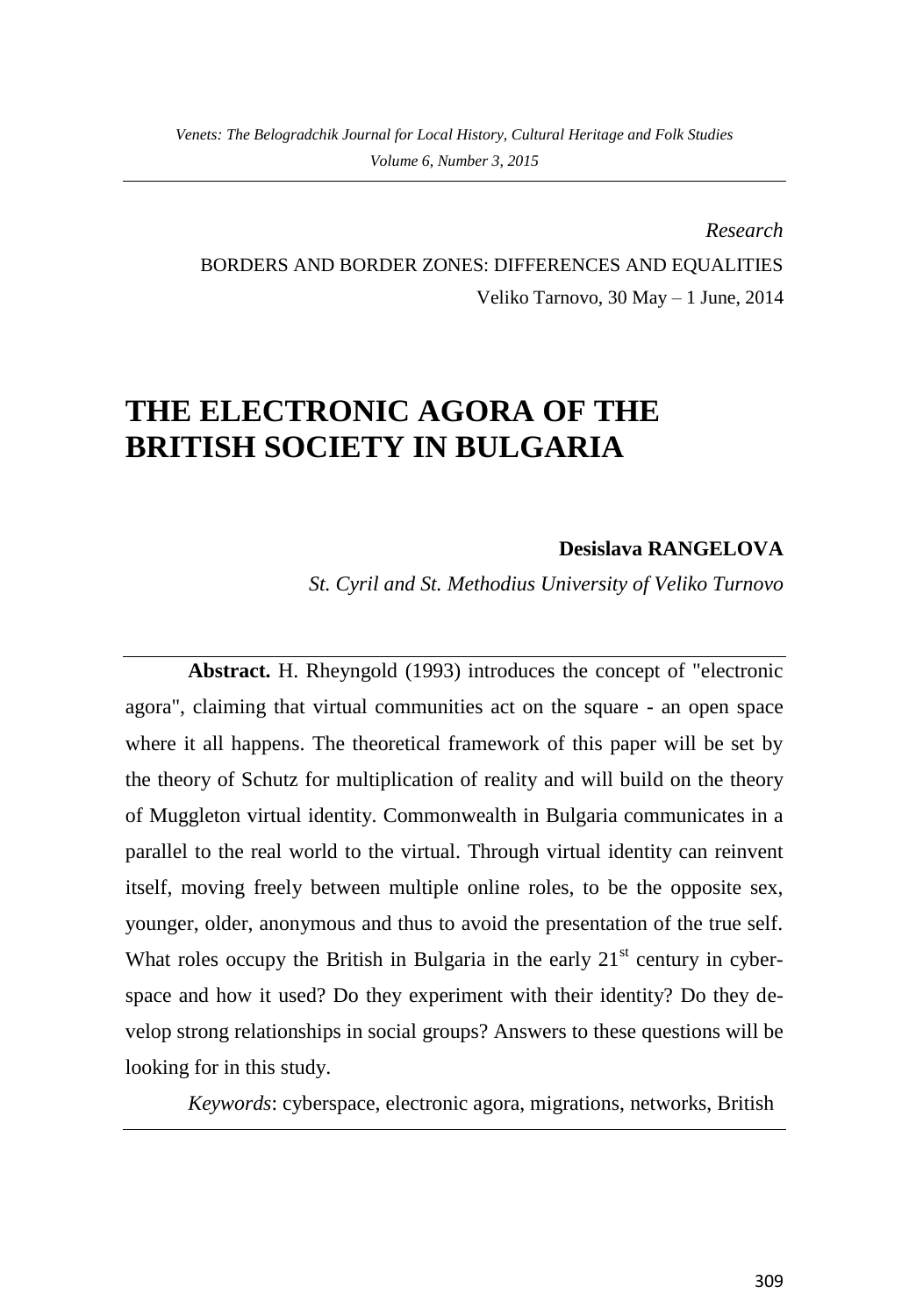We live in a digital age in a global world where electronic revolution has changed the way of communication by shortening the distances. New fundamental processes related to the form of communication are transformed by face to face into mediated. The social structure that characterizes society in the early twenty-first century, is a social structure constructed around (but not determined by) digital networks of communication. Castells argues that the communication processes are carried out in a new technological context as a result of global digital networks, which is the main system at the beginning of the new century (Castells, 2009, p. 25).

Howard Rheingold (1993) argues that the vision of a citizen-designed, citizen-controlled worldwide communications network is a version of technological utopianism that could be called the vision of "the electronic agora". A term of classical Greek extraction, the Athenian agora was not simply an open space but more fundamentally a public space where the ecclesia, the popular assembly of Athenian citizens, could gather to exchange information, engage each other in debate and deliberate issues affecting the polis (Held, 1987, p. 21). According to Rheingold people in virtual communities use words on screens to exchange pleasantries and argue, engage in intellectual discourse, conduct commerce, exchange knowledge, share emotional support, make plans, brainstorm, gossip, feud, fall in love, find friends and lose them, play games, flirt, create a little high art and a lot if idle talk. People in virtual communities do just about everything people do in real life, but we leave our bodies behind. You can't kiss anybody and nobody can punch you in the nose, but a lot can happen within those boundaries. To the millions who have been drawn into it, the richness and vitality of computer-linked cultures is attractive, even addictive (Rheingold, 1993). In the present study under virtual agora I will understand the communication of the British society through various online platforms and generally build communications network in cyberspace.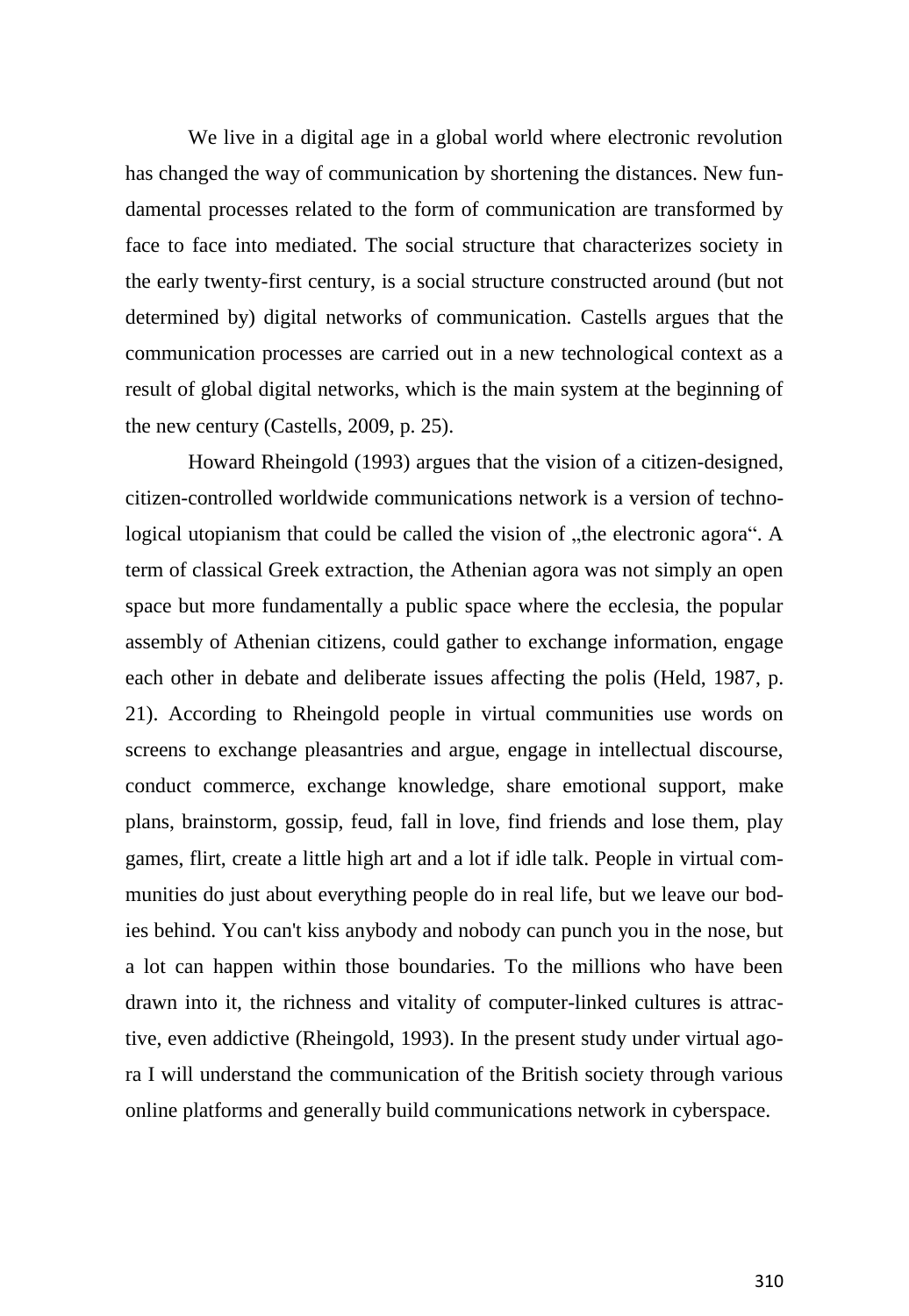of Sarah Greene<sup>1)</sup>, whereby the boundaries accept both temporal and conceptual form and, if they marked differences, it does not always make it the same way. One of the many possibilities of these days is borders to be thought of as lines that always evokes a sense of both sides. Бауман (1999) argues that the boundaries disappear, deleting the differences between here and there, near and far, internal and external, security and insecurity. But Greene<sup>1)</sup> denies the idea that borders are disappearing and believes that it is best if the new measures are perceived as an active entity. Therefore, the analysis of border lines present in the electronic agora of the British society in Bulgaria requires an understanding of the specificity of the forms and processes of social communication, which includes the network society as multimodal platforms and interactive horizontal networks built around the Internet.

The networks are complex structures of communication built around a set of goals; they are programmed and configured independently at the same time. Their goals and operating procedures are programmed in social and organizational networks of social actors. Networks are not specific to the twenty-first century society, they represent basic model of all kinds of life. Fritjof Capra (2002) wrote that "the network is a pattern of life that is common to all life. Wherever we see life, we see networks." The power of networks is their flexibility, adaptability and capacity for self-reconfiguration. The social network is a social structure made up of a range of social actors (individuals or organizations) and a set of relations between these actors. Social networks as a platform for the exchange of multimedia content in real time to an unlimited number of users are worldwide (Wasserman & Faust, 1994). Social networks can largely be described as a simple communication model; any Internet user can open an account and become part of the communication process. Social network users update the information on their page using any kind of multimedia content, whether short text notes, video, links to other interesting resources. Periodic update depends on individual social activity of each partici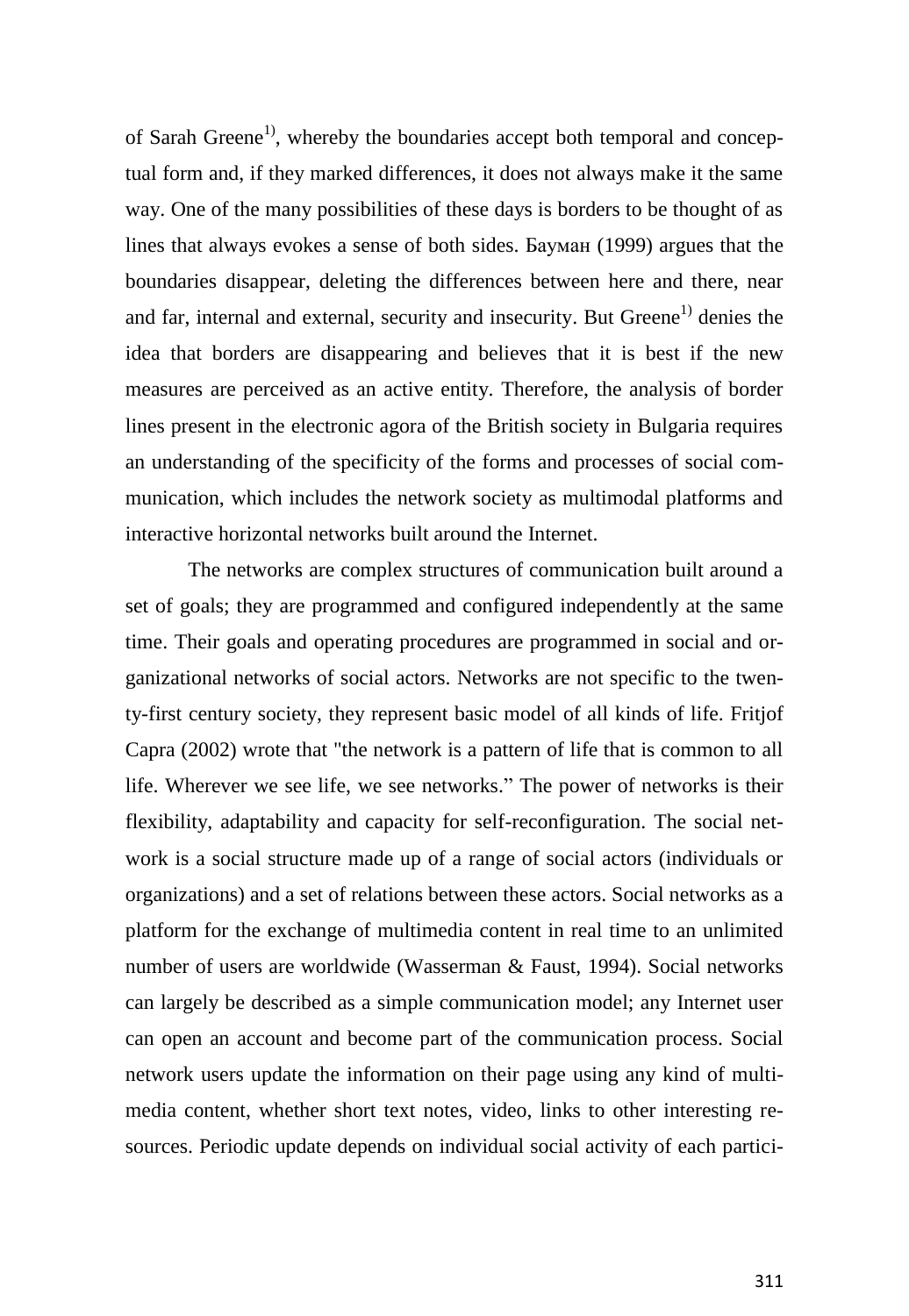pant. An important component of interactive communication process in social networks is the ability to exchange messages with the principle of e-mail private messaging, forums - the wall in real time - chats, remote organize meetings and events with a large number of participants and create thematic groups and communities united by common interests.

The formation of the British community in Bulgaria is a migration process that became with mass character in the early 21st century; the peak was registered between 2006 and 2008. In the scientific literature the British in Bulgaria are described as lifestyle migrants as lifestyle migration is a resent phenomenon it has not been the subject of much academic research to date. In fact, the migration of relatively affluent people has been largely ignored in the migration studies literature. However, some researchers, notably sociologists, social anthropologists and geographers like Sato Hoey, Fechter, McWatters have begun to explore the trend in different locations and among different social groups around the world, producing a growing body of work (Torkington, 2010). This type of migrants traveling to and from many different places, with apparently disparate motives, showing diverse patterns of mobility, some return each year, while others migrate permanently. Motivation can be very variable in individual migrants, but one unifying factor is their belief that a change of domicile will lead to better and more fulfilling lifestyle. They are people who have made a conscious choice not only about how to live but also about where to live (Hoey, 2005).

In this research are used several research methods aimed to collect and analyze relevant data. The research started with Ethnological methods – structured and semi-structured interviews, participant observations, free conversations and observations and media content analysis then analysis of social networks, blogs and online forums in which British citizens are actively involved. The study was conducted for two years from 2011 to 2014 in the regions of Veliko Tarnovo, Gabrovo, Popovo, Targovishte, Shumen, Silistra and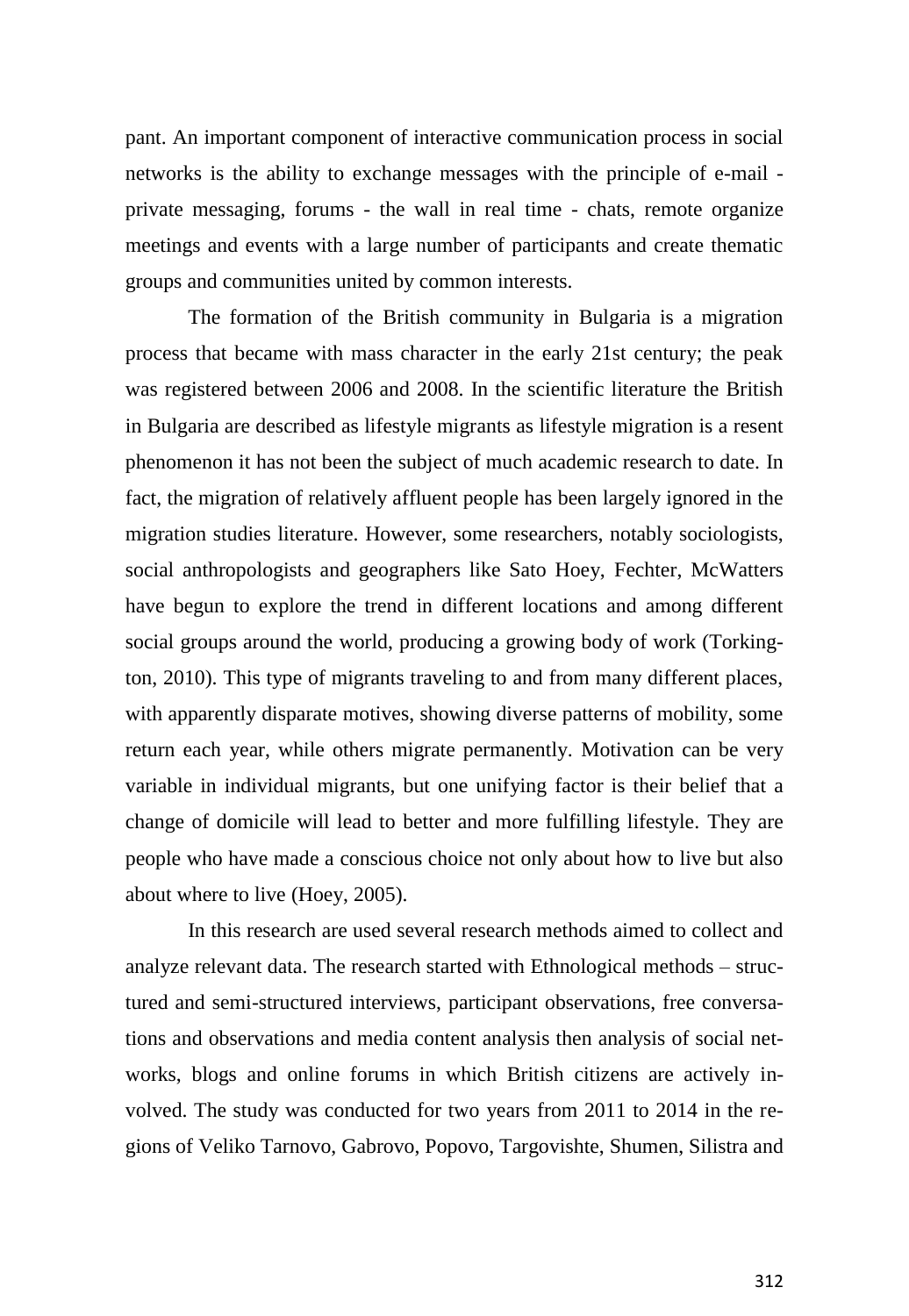Vidin. There were conducted 34 interviews with British citizens of both sexes, aged between 24 and 73 and belonging to different educational and social status. Among respondents are Britons living in Bulgaria in the last 10-12 years as well as newcomers. The aim of those observations was to monitor online interactions between British citizens from different groups, to register their virtual identity manifestations and to measure how the borders between real and virtual world function.

Attracted by the beautiful scenery and climate, the British established in Bulgaria live in small towns and mainly in villages. Some villages are becoming very popular destinations and there live between 8 and 10 families, but in others it`s only one or even left a widower or widow. Social networks are a unique opportunity for them to communicate on a daily basis, creating open or closed thematic groups. In bad weather and inaccessible roads, online communication is the only one, even without opposing the actual daily contact with those living in the same area. Communication network of the British community in Bulgaria is carried out on the border between two worlds virtual and real. What kind of social networks and virtual boundaries are created? Do they construct a real agora? If so - how electronic agora unites and divides the British in Bulgaria? Answers to these questions will be sought to support my working hypothesis, which is - the British in Bulgaria build stronger relationships and create new boundaries with each other in cyberspace. The purpose of this article is to obtain a new qualitative knowledge of ongoing online communication processes among new immigrants in Bulgaria.

Real terms by which the British in Bulgaria face in the process of communicating with each other's are territorial remoteness, but in cyberspace are available multimedia platforms around which they construct new rules and boundaries of communication. In the communication process of the community I observe two types of boundaries, which in this study provisionally are called external and internal. The external is between real and virtual world, it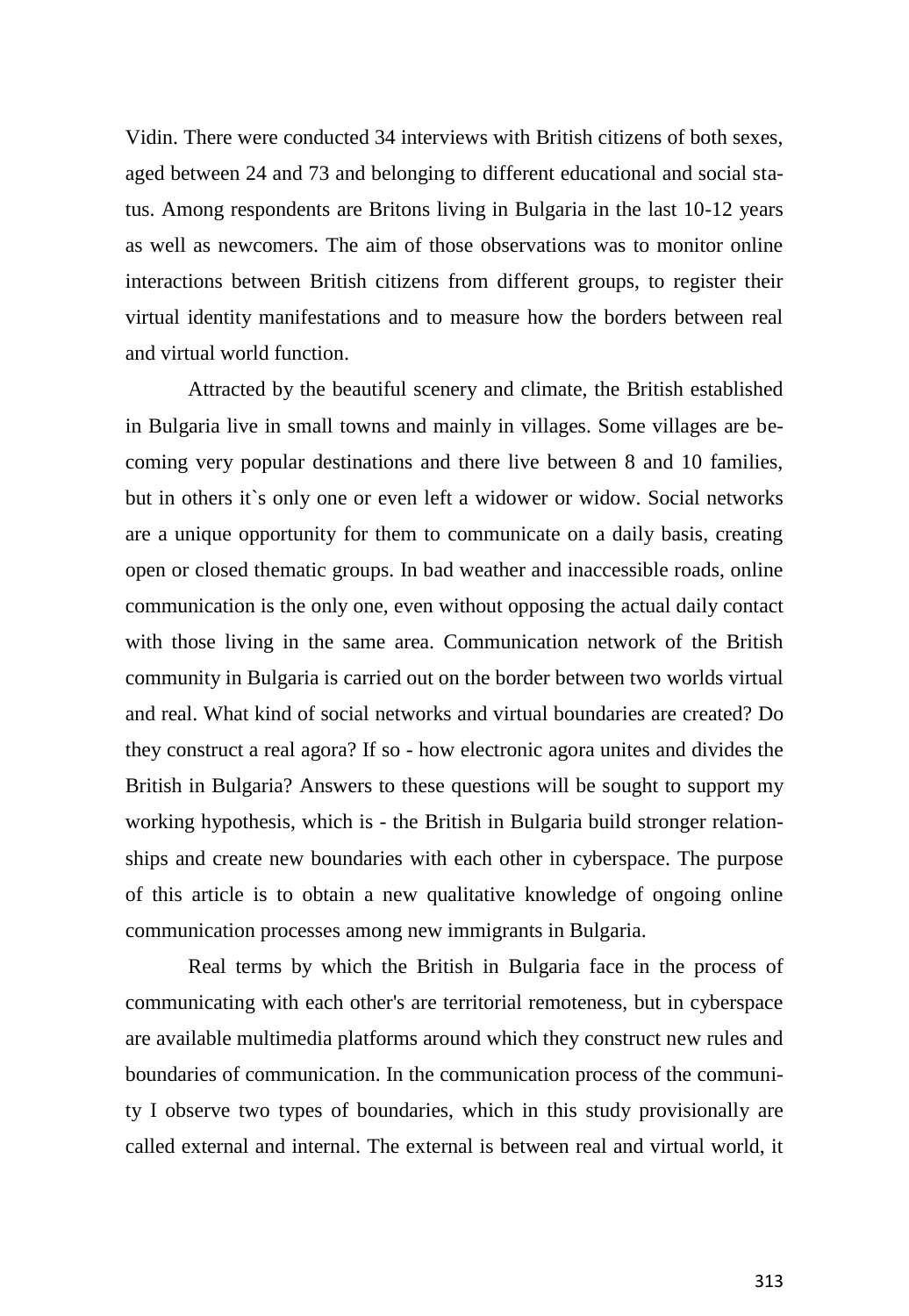is very porous and easily overcome, but in the absence of individual technical competence, connection to the global network, technological device, etc. it hardens. In the virtual world, the British generate new internal boundaries, limit access to social membership, which are created by them.

Cyberspace is different from reality; it raises many questions about borders, groups, Diasporas, creating a new culture and a virtual identity. What happens in the virtual world? Who am I? The answer, according to Erikson may be different depending on what I think to myself, what others think of me and what I think others think of me. In the virtual world, however, people can invent their own identities as change the gender, age, occupation, birth place, and all those social markers that help in the formation and maintenance of identity. User of the global media has the opportunity to get away from religious, ethnic, social and sexual prejudice and reveals to him the opportunity to develop a new image of himself, remaining hidden in cybernetic anonymity skillfully plays with its multiple digital identities. Vision of digital identity is one of the foundations in media theory of the Internet, one of the areas in which the vision of network is very similar to dream Arcadia and the ability to be happy and free from the shackles of social norms and personal limitations of physical reality. Physical and social body opens, becomes "body without organs" dissolving the flow of information and communication (Попова, 2008).

How these virtual communication processes and the development of information technology on the ability of the British to control their own lives and provide them the opportunity to know different self-presentation? Manuel Castells (2009) argues that "based on available and accessible to them cultural material, social actors build a new identity, redefining their position in society and thereby aims at the transformation of overall social structure".

The British are coming to Bulgaria with experience in Internet communications. The idea of a change of residence already implies the possibility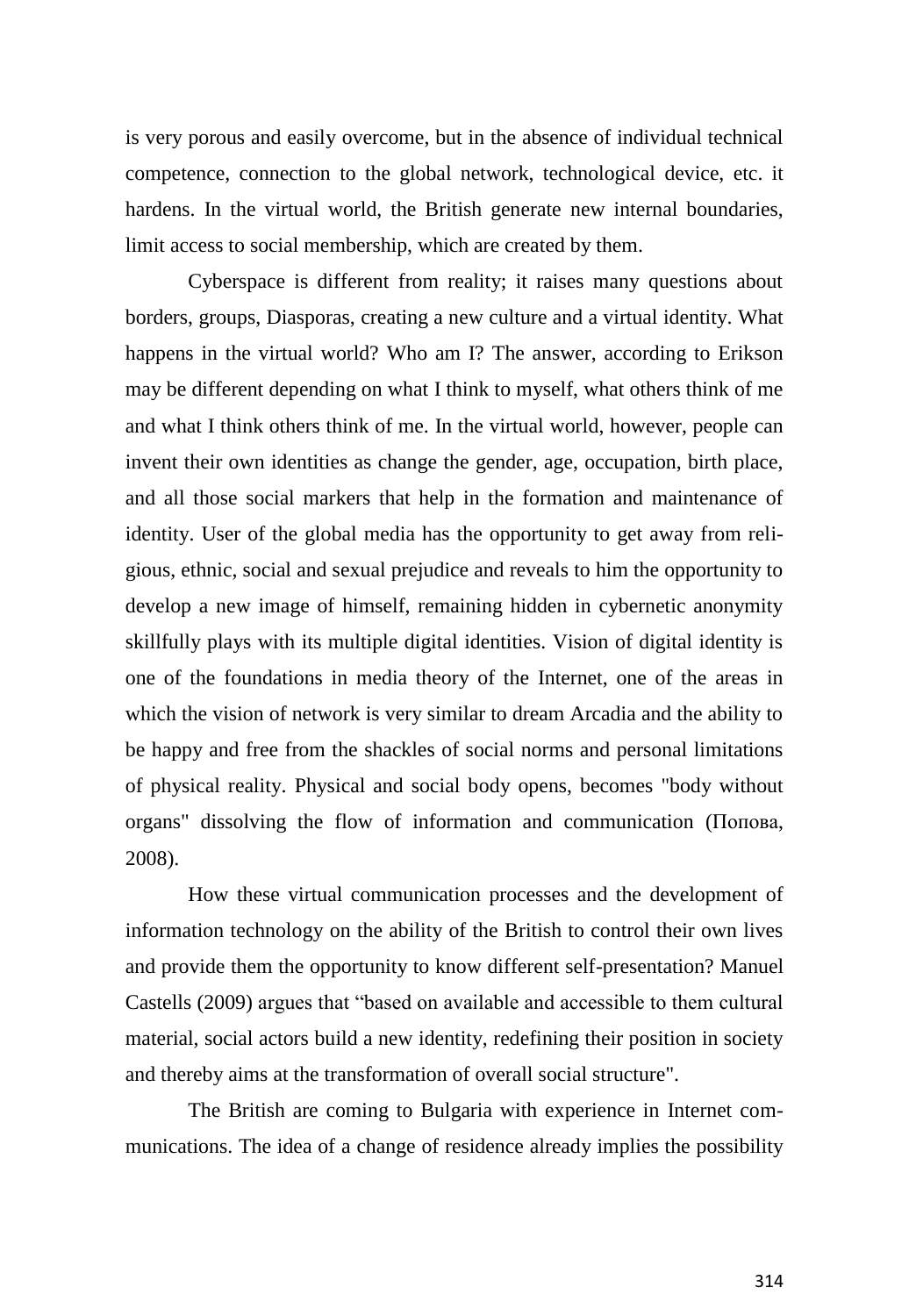or willingness / unwillingness to change identity. Some of the respondents sign up on Facebook under another name and with another profile picture, and offer no real information about their identity. Not all British present themselves in this way. Most of them choose their own photo profile, but not excluding those who place a picture of an animal, a plant or a photo from his youth. On the one hand this is defined as an option among internet users in order to maintain privacy, but on the other hand is known in scientific literature as experimenting with identities. However, the ease of rollover role in role in cyberspace (and sometimes simultaneous presentation of multiple identities), rapid substitution of some other preferences leads to loss of sense of reality (Turkle, 1995, pp. 9-26).

The Electronic agora performs specific functions for the British: (i) *informational* - includes information on key events in the community; (ii) *correlated* - includes an explanation of the meaning, interpretation and evaluation of events and information from the norms established in the host state; (iii) *prioritization* of events and information; (iv) *ensure continuity* and consistency - support the dominant culture and cultural achievements of the host State on par with their own, and support common values; (v) *entertainment* providing entertainment, various means of recreation and creativity; (vi) *mobilization* - agitate for socially significant goals.

British blogs in Bulgaria are not many, but they are active and have a well-functioning media communication platform in the community. Those features are present in the blog "A Letter from the Back Of Beyond - A Bulgarian Blog" - "Letter from the other side of the afterlife - Bulgarian blog" whose shape resembles a "personal online diary." In the words of the very blogger Chris Bacon (AleksandarStambolijski, Veliko Turnovo), its purpose is to describe "Rural Bulgarian life as seen through the eyes of an Englishman who now lives in a very small Bulgarian village. A blog aimed at three different sets of people. Firstly there are those who might be considering relocating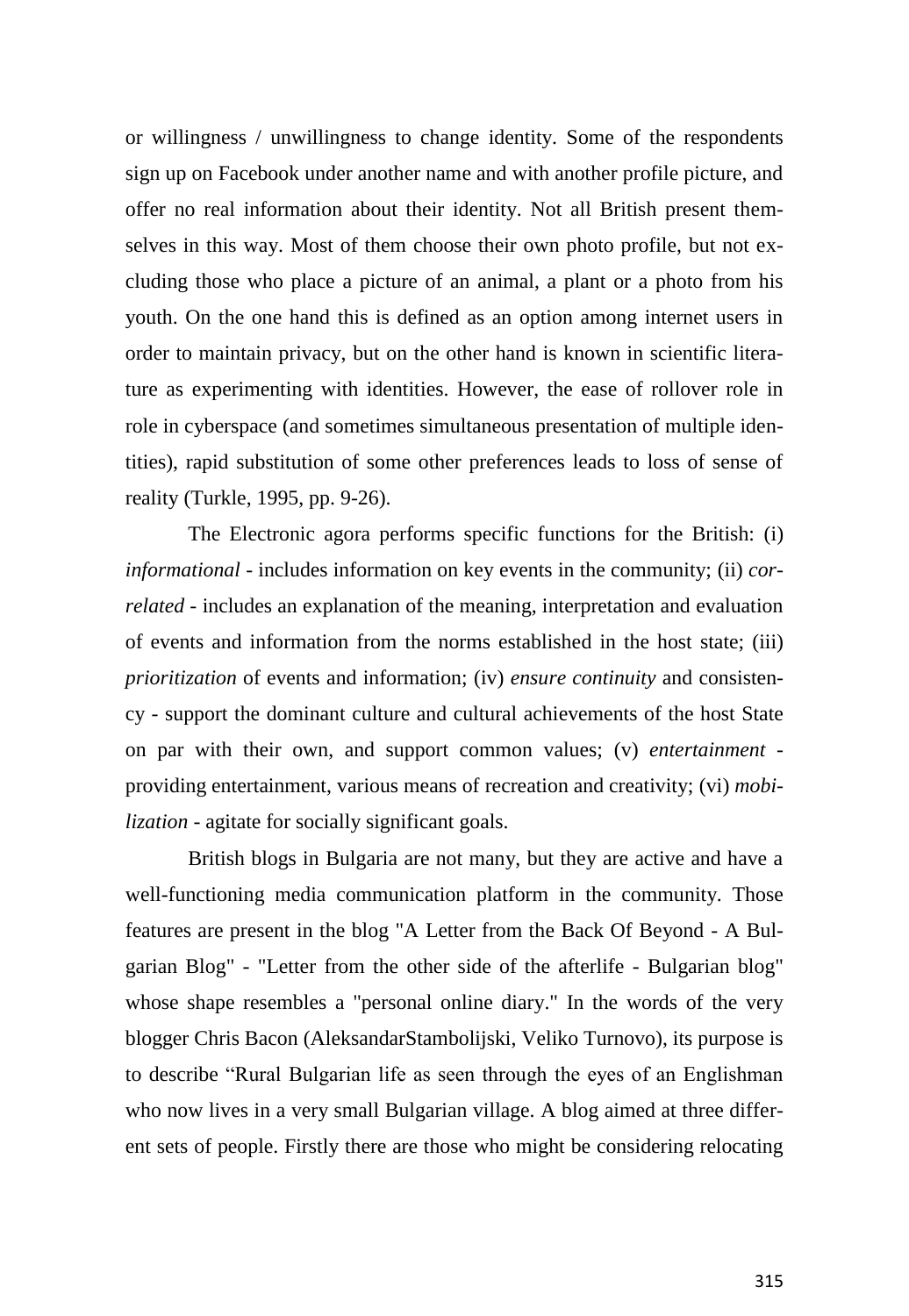to Bulgaria, some of the information might be of help. Then there are those who have already made the move. Finally there are the Bulgarians themselves, maybe you are curious to see just how a foreigner views and copes with living in your country. Welcome to the blog." The Blog is created in 2010 and is characterized by thematic diversity, it is often reflecting on all major holidays, changes in seasons and natural disasters, Bulgarian music, information about famous historical figures, tips on buying and repairing properties and significant cultural events calendar of the ancient capital.

Individuals can be connected in network specific types of relationship such as friendship, kinship, ideas, views, traditions, financial relations, links and more. The term social network is used to describe the social structure defined by these interactions. Links through which a social unit connects represent the convergence of various social networking on this unit. This theoretical approach is relational. Axiom of the social network approach to understanding social interaction is that social phenomena must be studied primarily by the properties of relations between and within individual units, rather than the properties of these units. All interviewed Britons have accounts on Facebook, some on Twitter or LinkedIn. Communication is multidirectional as with family and relatives and friends of the sending State and of new friendships in the host State. In some groups, we observe the existence of a routine, such as every Friday and quiz be held every Saturday and Sunday are asked what you cook, what book to read, what type of garden work planned, etc.

In early 2002 the British in Bulgaria, created only two Facebook groups "My Bulgaria" and "British expats in Bulgaria", almost all respondents belong to them. Subsequently, however, is difficult to keep all groups listed. Groups increased significantly and bring people together around specific themes - animals, sales, children, cooking, female gossip, etc. The main reason why the British are so active in the virtual world is that through social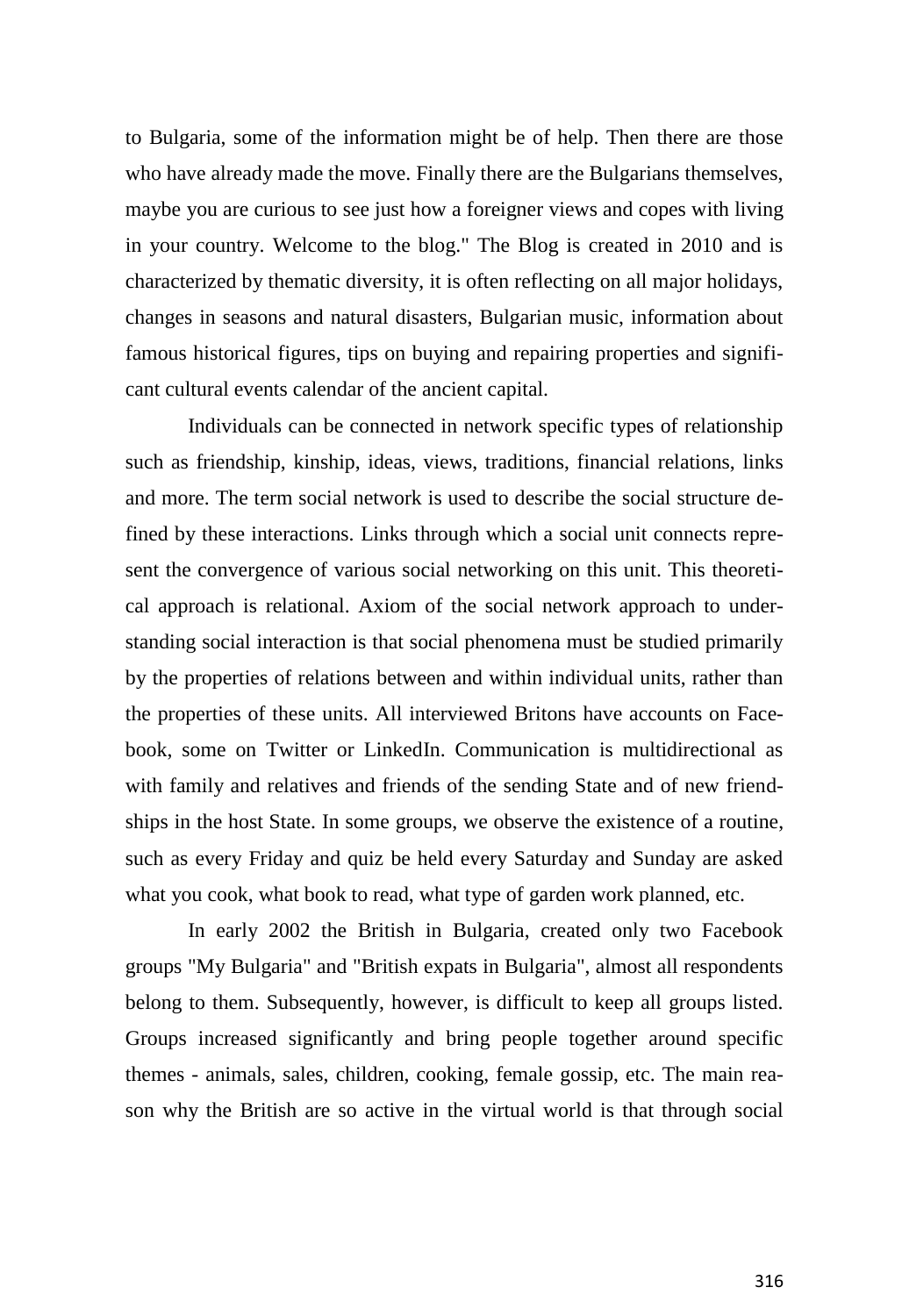media they disseminate and receive news, ask for help and support when needed, have fun, talk to friends, etc.

British women in Bulgaria are united around a group of "Lala's ... Lady's and Friends Private Sanctuary" a curious fact about this group is that after creating multiple online friendships and time spent in online communication, the idea to hold the ladies' lunch in order "to put the names of persons", i.e. observe first online communication, which is subsequently transformed to face to face communication. At these lunches women from all over Bulgaria meet, sometimes the distance they travel is of the order of 200 -250 km. Veliko Tarnovo, Stara Zagora and Yambol are among the cities which hold similar type of meeting, they are only conditionally called luncheons because they grow in the evening and in the night parties.

Deterritorialization is the process by which loses the natural connection of culture to geographical and social areas, the relationship between identity and place is not compulsory. Exempt cultural characters of certain places and begin to move through time and space in which to interact with other cultural forms. Most of the virtual communities are naturally deterritorialised and connect people who care about the same topics, ideas, projects, goals, initiatives, etc., regardless of geographic or institutional boundaries. You could say that in the new virtual territory, proximity is semantic rather than geographical or institutional. In cyberspace geographical proximity has not disappeared, but is redefined as an important class of semantic proximity, they are also the language being, political and sexual orientation, etc.<sup>2)</sup>

But as a "counter" concept of deterritorialization occurred teritorialization, re regionalised to refer to a situation where people are trying to create a new cultural center where they go (Tomlinson, 1999). Facebook arise in groups whose main sign of unity defined village. For example, the British administrators of the Facebook group Pavlikeni added an additional requirement for membership "This is a friendly group for all who live in and around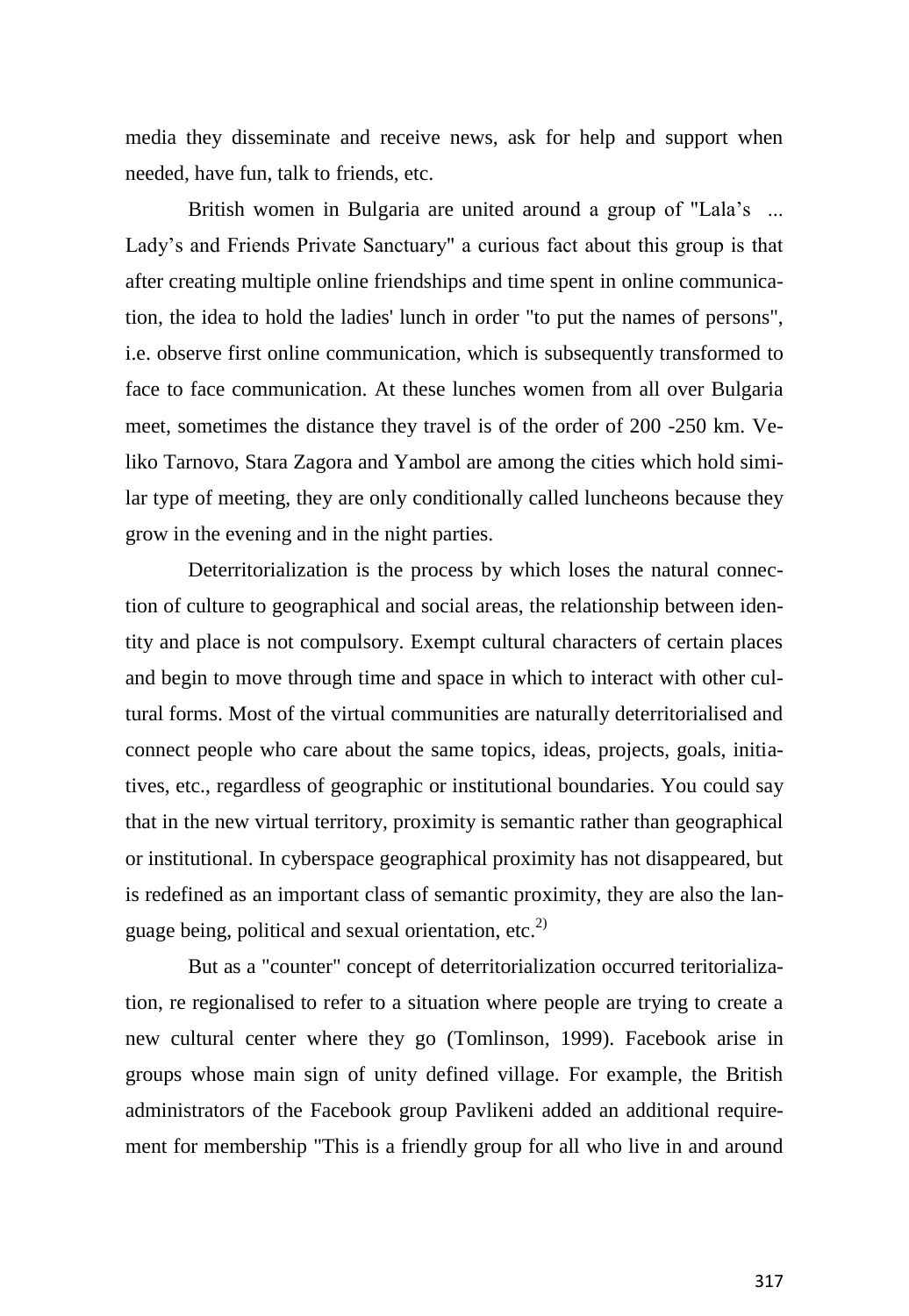the wonderful city Pavlikeni." Such selection of participants, focusing on a specific territory is not new to the British; in Scotland there is a group in which members can be only Scottish residents or relatives of those with proven kinship or Scottish roots. Identifying and connecting element in this type of group communication and the particular region and what is happening there. This gives grounds to register the internal border, a new line that divides and unites.

Taking into account the position of Pierre Levy<sup>2)</sup>, I will introduce assertions and Brinyolfsen that explores electronic communities on the Internet are a global village. He argues that increased connectivity offers potential to create different communities by enabling individuals to come together and create social and geographical boundaries. "Just as the separation in physical space can be formed geographic groups, we find that the separation in the virtual space can be arranged by special interest groups" (Watkins, 2010). From the strong link with the territory and birthplace in de-territorialization of postmodernity, come to re-territorializatsion that analyzes the virtual.

Interestingly crossing the border from virtual to reality can be observed in the organization of the Olympic Games "It` s a knock out ", held in July 2012 for charity. Infrastructure preparation is done almost entirely online by forming teams, fundraising, information media, and so on until the very course of the games, which is live coverage of online radio Global Trust. Based in Vratsa modern equipped studio, the radio has more than 2.5 million online listeners around the world and every day broadcast program "Breakfast with Bobby" - "a delicious mix of Bulgarian and world news, seasoned with a little gossip and a lot of music" - that presents the work of a longtime British journalist. Several programs are dedicated to particular games and precede them, the goal is to give substantial publicity of the event and to collect additional funds from donors, and many countries support the campaign by sending small amounts. In preparation for the links that are built in the community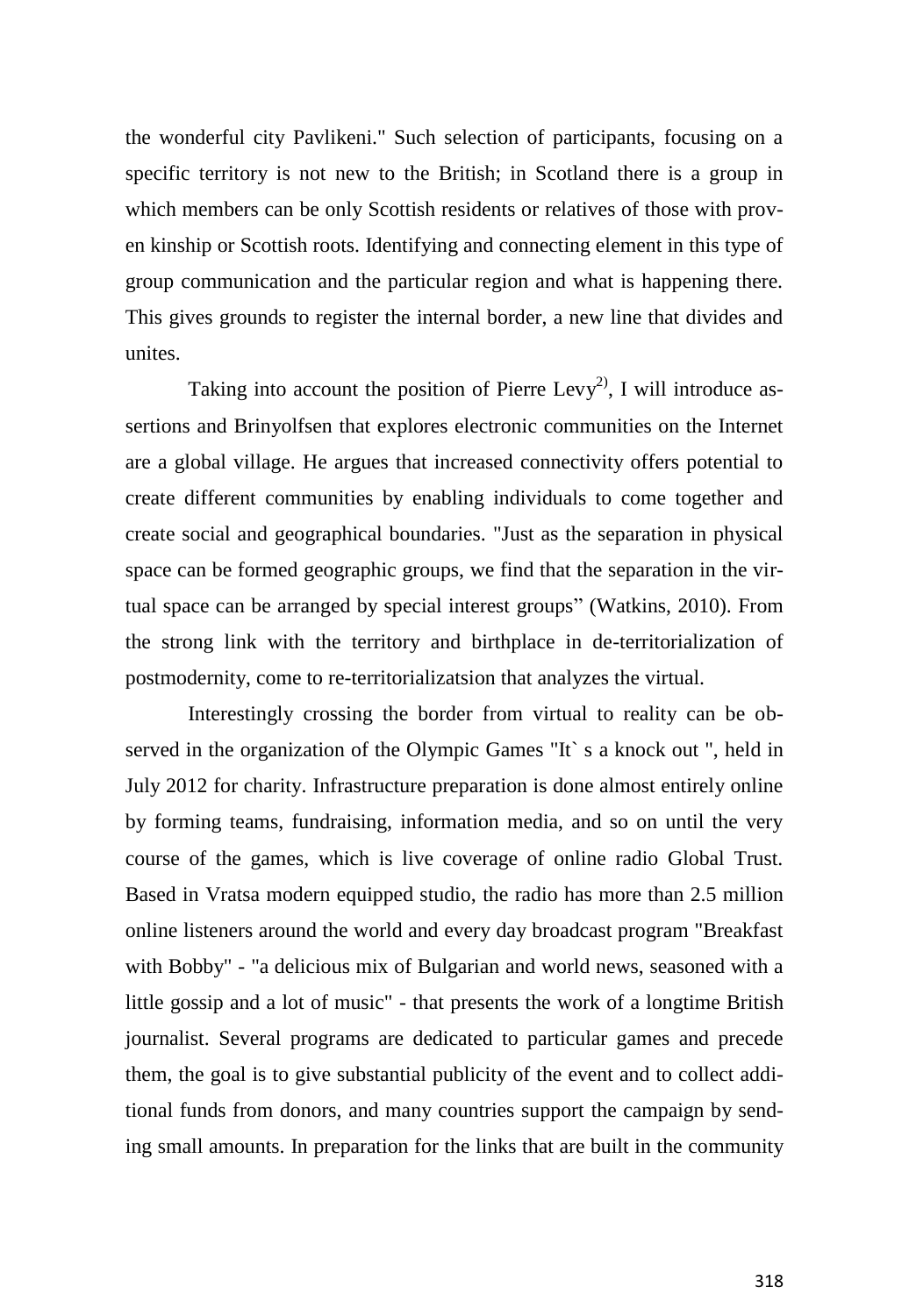are very emotional and form dynamic virtual environment managed by socially significant figures. Of course along with ongoing training on the Internet have been conducted and concomitant meetings and phone calls, but their share is quite small.

Just a few days after the big event, reflected on a national scale, which were collected donations to support emergency relief in Veliko Tarnovo region, came a great rift in the relations of the British in a virtual community. As a result of internal legal limit set by administrators not to advertise in any form in the group "British expats in Bulgaria", posting a poster for another charity event has been removed. Some participants felt affected by too selective approach ads and leave the group, campaigning and more. The new group and the old renamed "The Very friendly group for expats and Bulgarians". The act of the administrator, of course, is just a cause for disunity occurred; the reasons are rooted in the struggle for leadership, claims of competence, disagreements about the beneficiaries and others. Beyond the real, in the virtual world are united by the British ease of connection and multiple channels of communication, but at the same time are separated by new internal boundaries of administrative access social networks. Other public events are organized and promoted in cyberspace, but the Olympics are the biggest. It is possible that the accumulation of a large amount of people also played the role of a catalyst contributed to the scandalous turn of events.

Friendships are rare due to the physical neighborhood in the same village, but raise new in the virtual world. The reason for this is that the British cannot choose who will be their neighbor, but they can choose in which Facebook group to participate in any blog to write or read. In the electronic agora build new relationships and friendships that are the result of free choice, not a territorial or geographical proximity.

Virtual communities are seen as spaces where individuals freely invent themselves, exceeding the specified limits of the social environment. On the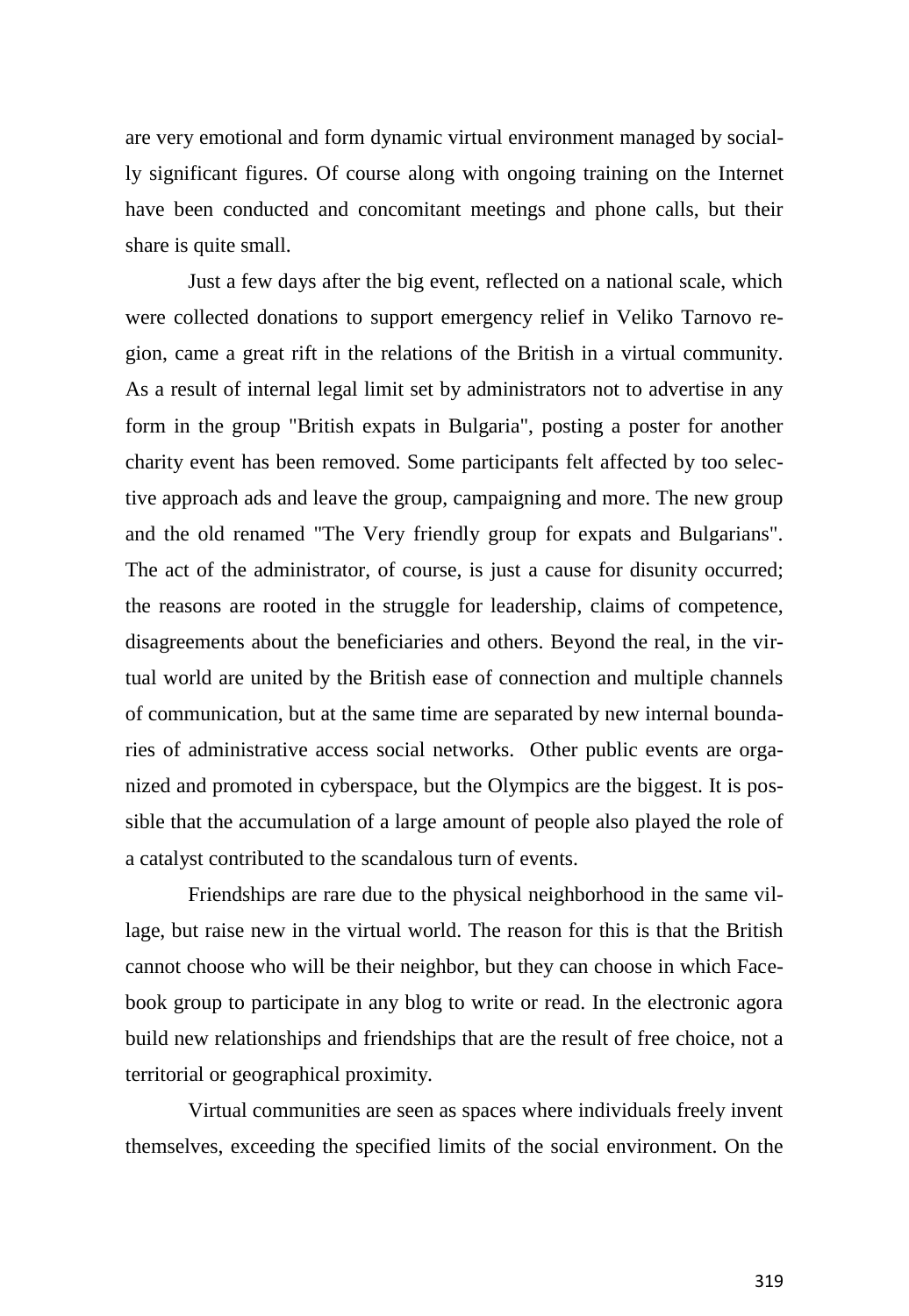basis of the case presented by the Olympic Games of the British society, we can draw the following conclusions, which confirmed the working hypothesis. Online communication networks are exempt from geographical, in some aspects, and political and national boundaries, but create another type of boundaries, thought of as invisible lines that Sarah Green theorized. Invisible lines as Green<sup>1)</sup> evokes feelings of both sides became visible in the external and internal borders of the communication level for Britons surveyed. The outer border is completely porous, and anyone who wants to be involved in the virtual world can do it as long as he has internet access and technological device. The rules of the internal borders of inclusion and exclusion are determined mostly by the administrator. While discussions are mainly free theme, anyone can join, but the active participation requires thorough knowledge of subject matter and experiences about what kind of posts, topics and behavior will be considered meaningful and worthy of consideration by other users. When many consumers know besides online and in person, supporting circles become stronger, and the process of resisting boundaries more stable.

## **NOTES**

1[.http://www.eastbordnet.org/working\\_papers/open/documents/Green\\_Lines](http://www.eastbordnet.org/working_papers/open/documents/Green_Lines_Traces_and_Tidemarks_090414.pdf) Traces and Tidemarks 090414.pdf

2. <http://www.slovo.bg/old/litvestnik/208/lv0208005.htm>

## REFERENCES

Capra, F. (2002). *Hidden connections: integrating the biological, cognitive and social dimensions of life into a science of sustainability.* New York: Random House.

Castells, M. (2009). *Communication power*. Oxford: Oxford University Press. Held, D. (1987). *Models of democracy*. Cambridge: Polity.